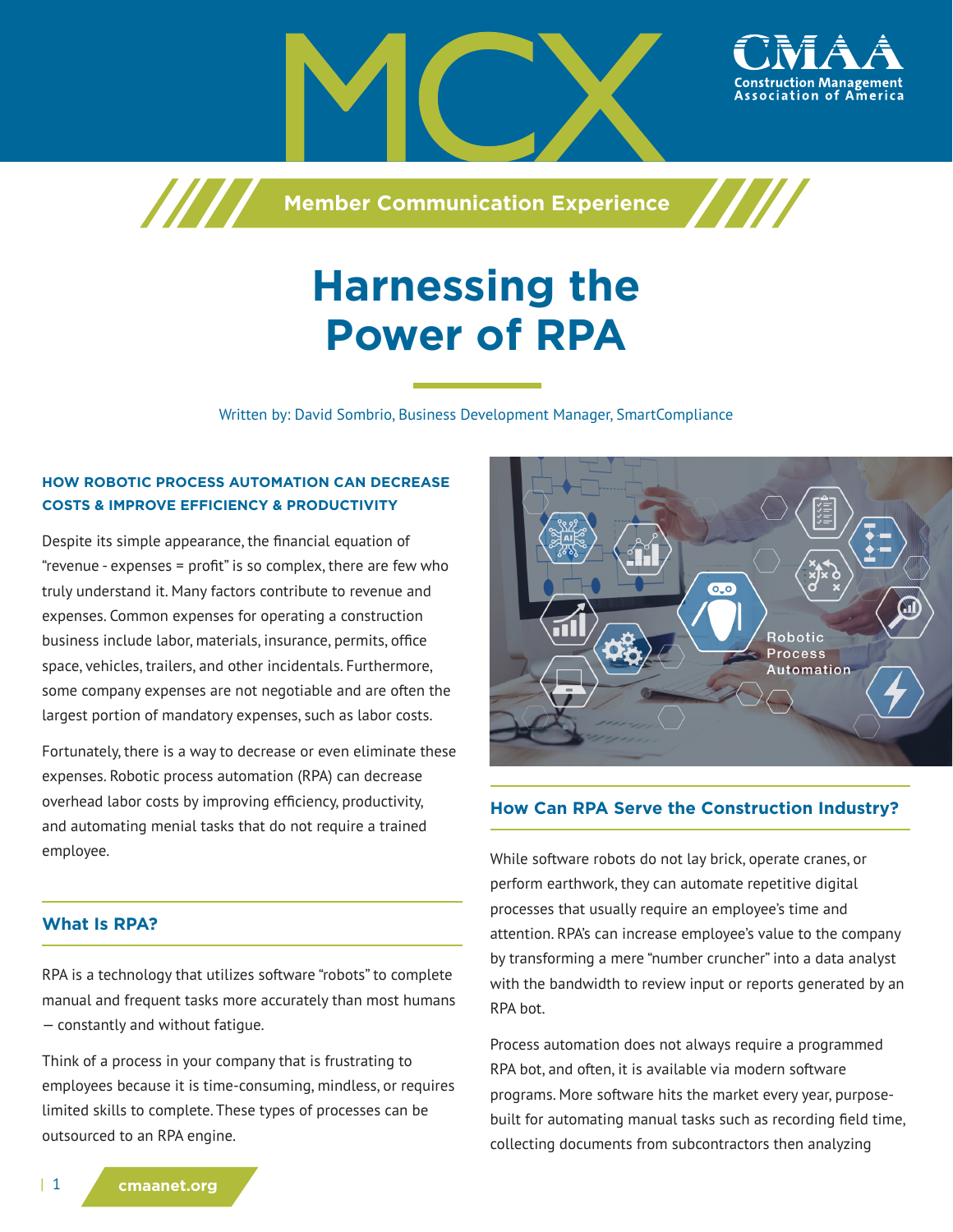against business or project requirements, routing invoices internally and more.

Most construction office staff members are likely to already be using some form of RPA. A simple example of an automated workflow is setting up an out-of-office email reply. The user provides instructions to the software to reply to incoming emails with a simple response — this way, there is no need to manually reply to each email or leave colleagues and clients wondering why no one is responding.

#### **Why Implement RPA?**

RPA is more cost effective than custom software. If businesses want to automate a process that an existing piece of software has not yet been created to address, the choice is to continue with the manual process or commission custom software to handle that specialized task. RPA doesn't usually replace your existing software, but allows you to use the tools you have more effectively data to be manually transferred between systems. With an RPA, companies don't have to copy and paste or export data from one application, manipulate it to fit into another, upload it or reconcile any errors. RPAs can quickly pull information from one system to another without errors.

Software robots don't get tired or distracted, or suffer from human error. RPA provides greater accuracy in data transfer than a human could provide. A company can start with one RPA bot dedicated to a specific task on a specific project, or they can implement hundreds of different robots automating separate tasks across their organization. RPA has unmatched scalability

when compared to hiring new employees, developing custom software, or purchasing enterprise software.

#### **3 Things to Consider**

- 1. The process Implementing RPA bots properly requires process review and analysis, so companies are not deploying multiple bots where one could do the job.
- 2. Development strategy and cost RPA development and deployment training takes time. In most cases, construction companies outsource the task to a firm specialized in RPA development. Make sure your company has the time and financial resources to invest in a project like this.
- 3. Off-the-shelf software Custom development is more expensive than an off-the-shelf software solution. Before committing to RPA development, consider the existing options on the market.

RPA provides companies the opportunity to automate some of their most mundane and repetitive tasks, while elevating the value of the worker and the business — every business owner wants to increase the value of their business.

Technology and standard processes allow businesses to increase their production by increasing the amount of work they can deliver with less overhead costs. Continue learning about RPAs and software to discover how to maximize profitability for your business.  $\mathcal{L}$